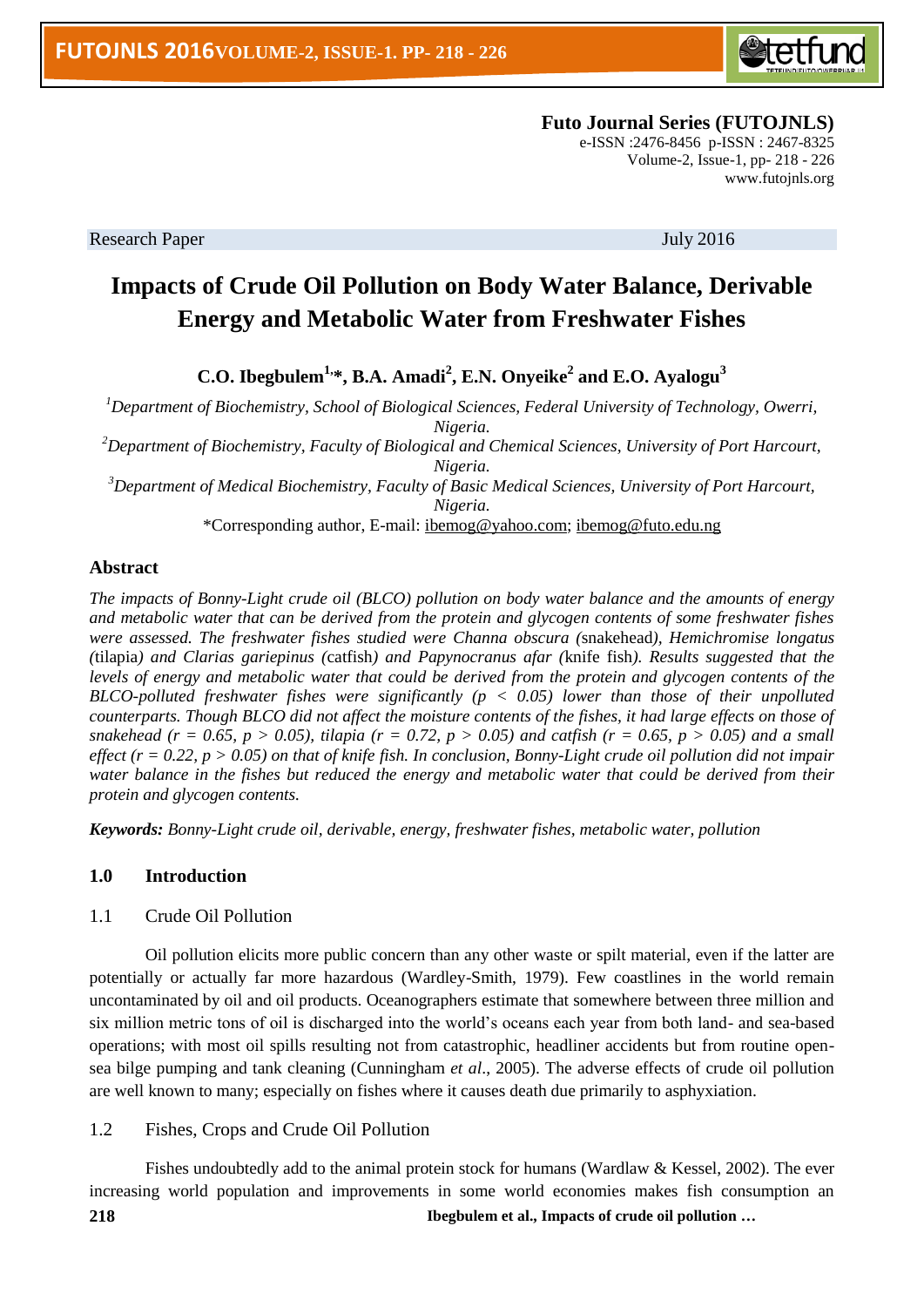alternative to world protein (Cunninigham *et al*., 2005). This water resource is also used as an index for water pollution (Broeg *et al*., 1999). Crude oil pollution affects water quality. Mukherjee and Jana (2007) reported that water quality affects succinate dehydrogenase (SDH) activity, protein content and RNA/DNA ratios in fish raised in ponds of a sewage-fed fish farm. Hepatic protein synthesis, liver fatty acids, cholesterol and triacylglycerol were elevated by Prudhoe Bay crude oil (Khan *et al*., 1987). Crude oil pollution increased the ash and lipid contents of fishes and food crops (Khan *et al*., 1987; Ibegbulem *et al*., 2006; Ezeonu, 2010; Osam *et al*., 2011).

Germination and growth of guinea corn were inhibited by high concentrations of Bonny-Light crude oil (Akaninwor *et al*., 2007). Decreases in the protein, carbohydrate and energy values of food crops have also been reported (Akaninwor *et al*., 2007; Ezeonu, 2010; Osam *et al*., 2011). Serum alanine amino transferase (ALT), aspartate aminotransferase (AST) and alkaline phosphatase (ALP) enzymic activities were elevated in Wistar rats (Akaninwor *et al*., 2006); indicating hepaotoxicity. However, Sunmonu and Oloyede (2006) reported that lactate dehydrogenase (LDH) activity was increased in catfish liver, whereas those of AST and ALT were reduced. Water soluble fractions of crude oil reduced the weight of catfish (Nwabueze & Agbogidi, 2010); with that of Qua Iboe Light crude oil causing gill lamellae disintegration and erosion in juveniles of African freshwater catfish (George *et al*., 2014). Crude oil did not affect the survival of *Daphnia magna* below a concentration of 100 ppm, but concentrations above 100 ppm sharply decreased it; concentrations of 400 ppm and above caused the death of all cladoceran specimens of *D. magna* after 96 h (Lennuk *et al*., 2015).

# 1.3 Foods as Sources of Energy and Metabolic Water

Organisms derive energy from the foods they consume. They also derive water when such foods are metabolised. Metabolic water arises from metabolic activities in the body. It is a source of additional water in the body. When oxygen acts as the final recipient of electrons in the electron transfer chain, a molecule of water is produced per pair of electrons, two hydrogen ions and half molecule of oxygen consumed (Nelson & Cox, 2000; Wardlaw & Kessel, 2002; Beattie, 2006). Water is also produced in the reaction catalysed by enolase (an enzyme that reversibly dehydrates 2-phosphoglycerate to phosphoenolpyruvate in glycolysis) and some antioxidant enzymes like catalase (which decomposes hydrogen peroxide) and glutathione peroxidase (which decomposes hydrogen peroxide and other peroxides) (Nelson & Cox, 2000). Starch is a better substrate for the production of water than fat because more oxygen is consumed during the oxidation of fat (Takei *et al*., 2012). Metabolic water allows some animals to survive in xeric environments without drinking water for extended periods (Nelson & Cox, 2000; Takei *et al*., 2012).

# 1.4 Crude Oil Pollution and Clean-Up of Adanta Freshwater Stream

The Rumuekpe-Bomu Trans-Niger high pressure pipeline conveying Bonny-Light crude oil (BLCO) to its point of export failed on August 12, 1995, spilling its content for 18 hours into the Adanta freshwater stream in Isiokpo community, Ikwerre Local Government Area of Rivers State, Nigeria. The stream has its source at Ubima and is a tributary to the New Calabar River (Fig. 1). A physical clean-up of brushes along the water way commenced on January 5, 1996. Fish samples used in this study – *Channa obscura* (snakehead), *Hemichromise longatus* (tilapia), *Papynocranus afar* (knifefish) and *Clarias gariepinus* (catfish) - were caught on June 5, 1996, in the affected areas that still had tale-tell signs of the BLCO pollution after the physical cleanup exercise (Ibegbulem, 1997). Onyeike *et al*. (2000) reported that the nutritional values of BLCO-polluted fishes were not affected. Whereas the organ weights of rats that were placed on BLCO polluted fish-containing diets were not affected, their carcass lipid contents were increased (Ibegbulem *et al*., 2006). Fishes are very mobile animals. In the aquatic environment, partitioning between water and animal may be the most important avenue for both uptake and loss of hydrocarbons (Burns &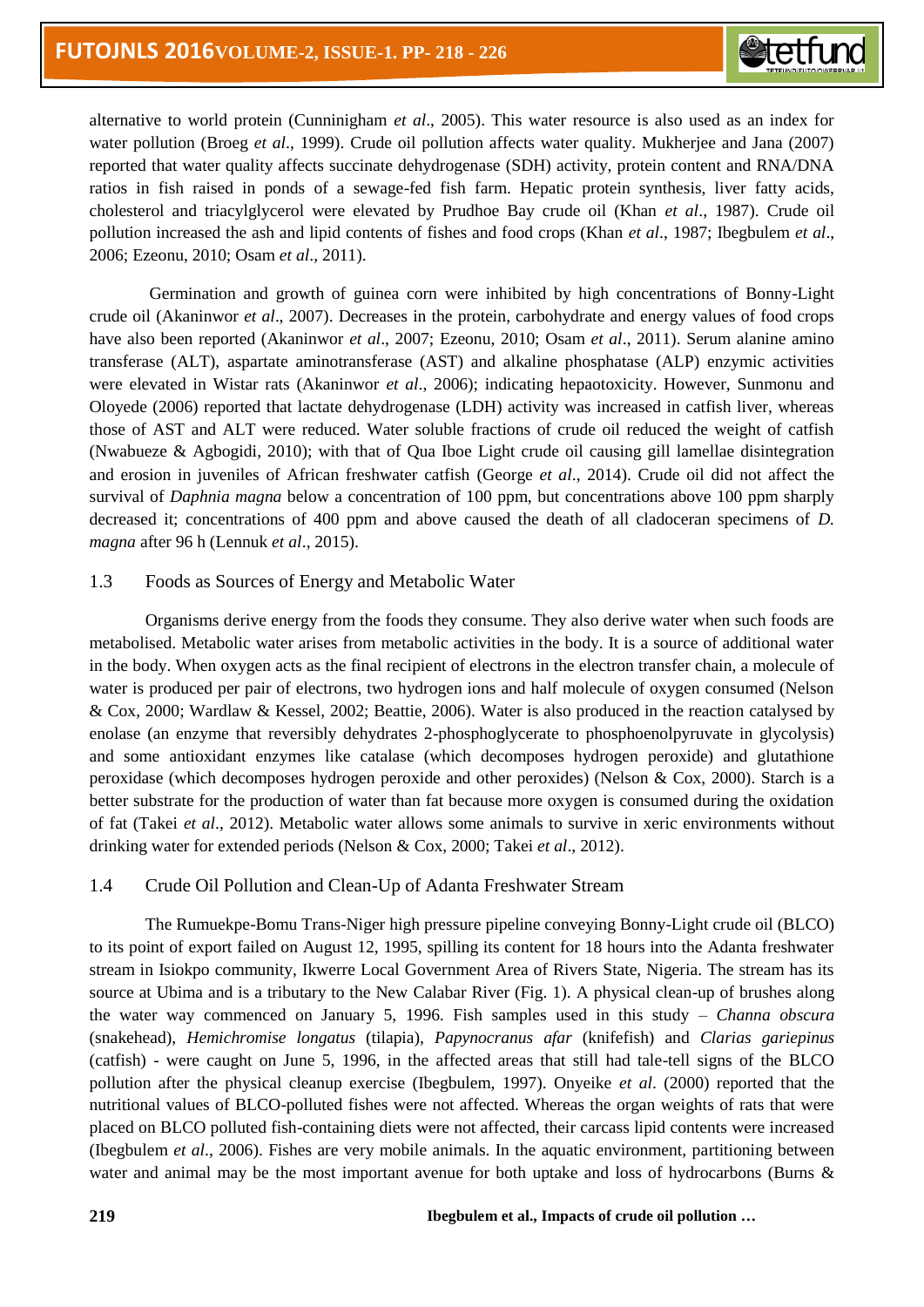Teal, 1973). This seems to suggest that when fishes leave the polluted environment, they lose all polluting characteristics and when they move back to the polluted environment they re-acquire such characteristics (Ibegbulem, 1997).

## 1.5 Objectives of the Study

The present study aims at determining the impacts that Bonny-Light crude oil pollution have on body water balance and the amounts of energy and metabolic water derivable from the protein and glycogen contents of some BLCO-polluted freshwater fishes.

# **2.0 Materials and Methods**

# 2.1 Water and Fish Samples

The BLCO polluted and unpolluted water samples were collected as described by APHA (1985). The polluted water was collected 1.5 km downstream (point C, Fig. 1; at points where the impact of the spillage were considered highest), while the unpolluted water was collected 4.0 km upstream (point A, Fig. 1) from the point of entry of the oil slick (point B, Fig. 1) into the Adanta freshwater stream, Isiokpo community, Ikwerre Local Government Area of Rivers State, Nigeria. The crude oil polluted and unpolluted fish samples were caught at the areas (spanning 5.0 m radius) where their water samples were collected. Fishing was carried out for 48 h. Water samples were collected in plastic containers, whereas the fishes were separated according to species, washed in double distilled water, packed into separated polythene bags and transferred to the laboratory for analyses.



Figure 1: Map of the Adanta stream showing sampling areas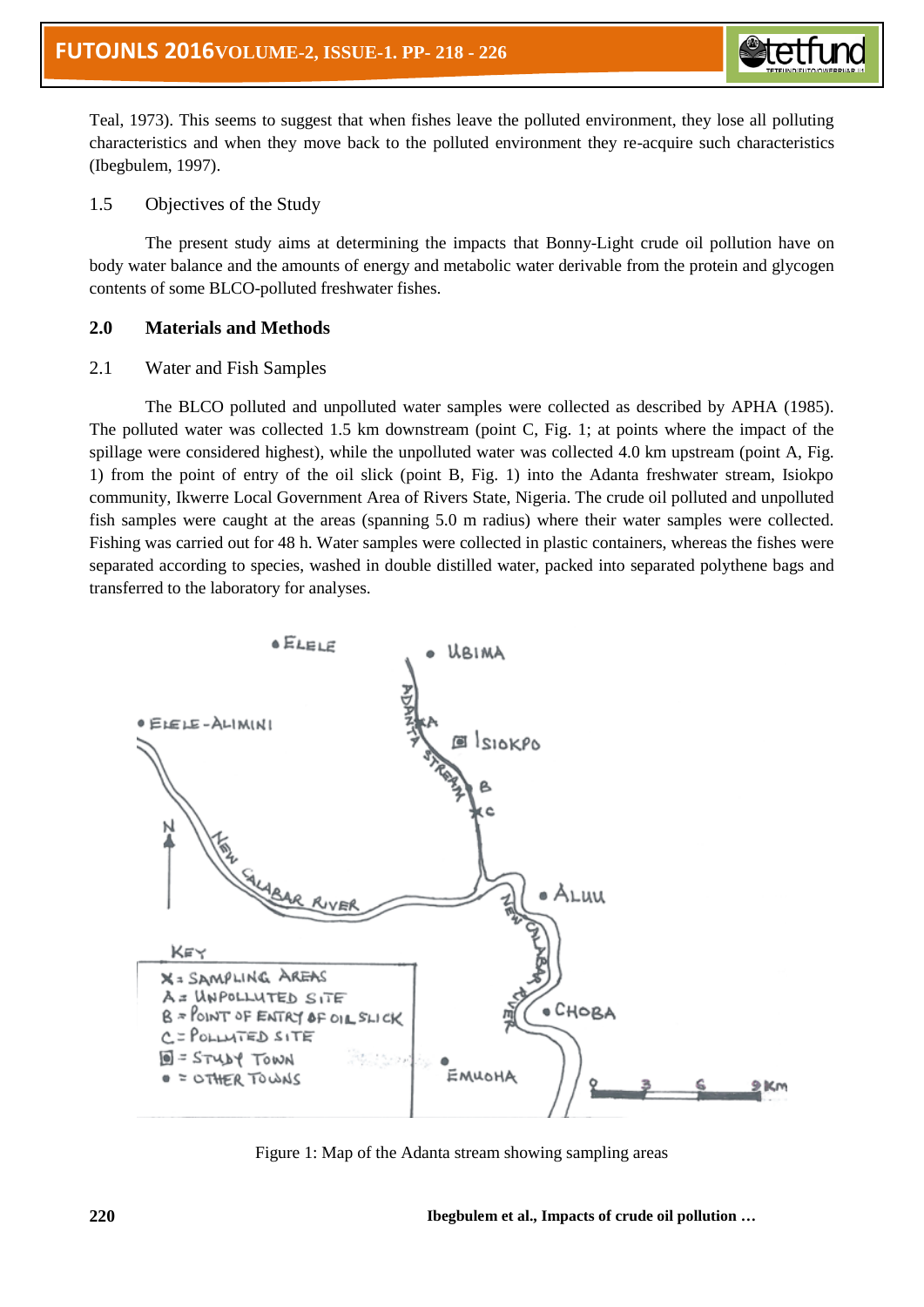

# 2.2 Determination of Hydrocarbon Content of Water Samples

Water samples were analysed for their hydrocarbon contents using the procedures of APHA (1985).

2.3 Determination of Body Water Content

Body water content was determined as described by AOAC (2006) by drying 10.0 g fish body tissue to constant weight at  $85^{\circ}$ C.

# 2.4 Determination of Protein Content

Protein content was determined using the methods of Allen *et al*. (1996) and AOAC (2006). Fish body tissues were homogenised in a Waring blender. A quantity (1.0 g) of the homogenized body tissues was digested in 25.0 mL  $H_2SO_4$  that contained 0.5 g sodium sulphate-copper (II) sulphate as digestion catalyst. The digest was diluted to 100.0 mL and an aliquot (10.0 mL) of the diluted digest was distilled into 10.0 mL boric acid solution that contained 2 drops of methyl red-methylene blue double indicator using a Kjeldahl distillation apparatus. The distillate was titrated to end point with 0.1 M HCl and the titre value used to calculate its nitrogen content. Tissue nitrogen contents were multiplied by 6.25 to obtain their percentage protein contents.

# 2.5 Determination of Glycogen Content

Tissue glycogen contents were determined as described by Plummer (1971). Fish body tissue protein and nucleic acid contents were precipitated when 10.0 g tissue was homogenized in 30.0 ml of 5 % ice cold trichloroacetic acid (TCA) and filtered through a Whatman 54 filter paper. The filtrate (collected in an ice cold flask) was mixed with twice its volume of 95 %  $C_2H_5OH$ , stirred and left to stand until the precipitate of glycogen flocculated. (1.0 g of NaCl was added and the filtrate warmed gently when there was difficulty in precipitating glycogen.) The filtrate was centrifuged at  $2000 \times$  rpm for 5 min and the supernatant discarded. The precipitate was re-dissolved in 5.0 mL of distilled water and the glycogen reprecipitated using 10.0 mL of 95 % C<sub>2</sub>H<sub>5</sub>OH. The precipitate (glycogen) was centrifuged and washed twice with 10.0 ml 95 %  $C_2H_5OH$  and once with 5.0 mL diethyl ether. The residue (glycogen) was spread on a watch glass and dried in desiccators. The glycogen was dissolved in 10.0 mL of distilled water and the solution made up to 100.0 mL using distilled water. Anthrone reagent (4.0 mL) was added to 1.0 mL of the protein-free glycogen solution, and to each of a series of 10-50 mg/100 mL standard glycogen solutions, and rapidly mixed. The tubes were placed in a boiling water bath for 10 min with a marble placed on top to prevent water loss by evaporation. The solutions were cooled and their absorbance readings taken at 620 nm against a reagent blank. The concentrations of the unknown glycogen solutions were then extrapolated from the standard curve prepared using the standard glycogen solutions.

# 2.6 Determination of Amounts of Derivable Energy and Metabolic Water

Derivable energy contents were estimated by multiplying the protein and glycogen contents, respectively, with the Atwater factor of 4 (Codex Alimentarius, 2001; FAO, 2003), whereas derivable metabolic water content was calculated on the basis of 41.3 g H<sub>2</sub>O/100 g protein and 55.1 g H<sub>2</sub>O/100 g carbohydrate (Mellanby, 1942; Klaassein, 1996).

# 2.7 Statistical analysis

Data were analysed using the Student's *t* test and mean was declared significantly different at *P* ≤ 0.05. The effect size (a measure of the degree to which a parameter was impacted by treatment) was determined as the correlation coefficient (*r*) as described by Field (2005) by converting the *t*-statistics into *r*-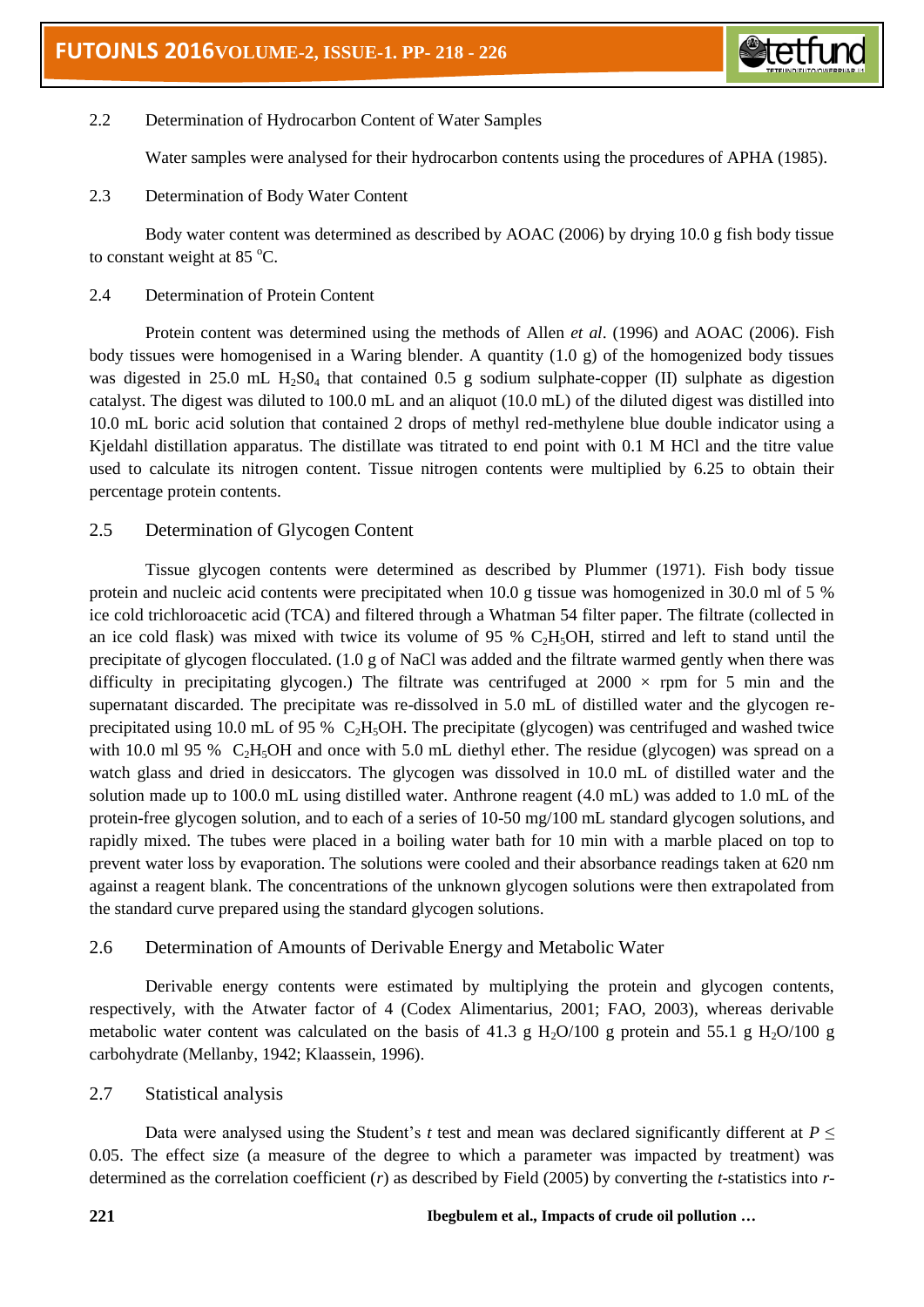value at 95 %. The *r* was calculated as the square root of the ratio of the square of the *t*-value to the sum of the square of the *t*-value and the degree of freedom (*df*).

*<u>etetfu</u>* 

# **3.0 Results and Discussion**

3.1 Crude Oil Content of Polluted Portion of Adanta Stream

Sampling of three portions of the BLCO polluted site of the Adanta stream showed that they contained 37.33  $\pm$  23.28 mg/L of hydrocarbons. These areas were definitely polluted because their lowest hydrocarbon content of more than 14 mg/L exceeded the WHO/UNICEF (2010) limit of 10.0 mg/L. On the other hand, the unpolluted site did not contain any hydrocarbon.

# 3.2 Body water content of fishes

The BLCO did not affect  $(p>0.05)$  the body water contents of the fishes (TABLE 1a). This suggests that the fishes did not lose their abilities to maintain water balance. The BLCO however had large effects on the body water contents of the snakehead, tilapia and catfish ( $r = 0.65$ ,  $r = 0.72$  and  $r = 0.65$ , respectively,  $p >$ 0.05) and a small effect  $(r = 0.22, p > 0.05)$  on the body water of the knifefish. The results contrasted with the report of Nwamba (2009) which posited that crude oil and its products altered the water chemistry of catfish juveniles.

| Fish      | Crude oil polluted        | <b>Unpolluted</b>             |
|-----------|---------------------------|-------------------------------|
|           | <b>Fresh water fishes</b> | <b>Fresh water fishes</b>     |
| Snakehead | $78.77 \pm 0.10^a$        | $78.26 \pm 0.50^{\circ}$      |
| Tilapia   | $78.85 \pm 0.30^b$        | $79.39 \pm 0.34^b$            |
| Knifefish | $78.23 \pm 0.12^c$        | $78.09 \pm 0.52$ <sup>c</sup> |
| Catfish   | $79.28 \pm 0.30^{\rm d}$  | $78.89 \pm 0.25$ <sup>d</sup> |

#### **Table 1a: Body water contents (g/100 g) of freshwater fishes\***

\*Wet-weight; values are mean  $\pm$  SD of triplicate determinations. Values on the same row bearing the same superscript letter are not significantly different  $(p > 0.05)$ .

## 3.3 Protein Content of Fishes

**222 Ibegbulem et al., Impacts of crude oil pollution …** The protein contents of the fishes did not generally increase or decrease (TABLE 1b). Whereas those of the snakehead and knifefish were reduced  $(p < 0.05)$  upon exposure to BLCO pollution, those of tilapia and catfish increased. This reinforces the concept of specie differences in the responses to the presence of foreign compounds in organisms. In this scenario, increase in the protein contents of these fishes could be due to growth (Wardlaw & Kessel, 2002) because of increase in the number of cells, tissues and lean muscles. It could also mean an increase in mixed function oxidase (MFO) activity (Payne and Penrose, 1975; Guengerich, 1991) in a bid to biotransform BLCO and/or its water soluble fractions. The reverse holds for a decrease in protein content. High concentrations of hydrocarbons can retard the growth of fish (Ghatak and Konar, 1991). Akaninwor *et al*. (2007), Ezeonu (2010), Osam *et al*. (2011), Gbadebo & Adenuga (2012) and Ordinioha & Brisibe (2013) also reported decreases in the protein content of foods due to failure of food crops to germinate and grow. The protein contents of the BLCO polluted tilapia and catfish increased relative to their unpolluted counterparts (TABLE 1b). Crude oil pollution has been reported to increase body nitrogen and plasma protein contents which indicated impaired water balance (Nwamba, 2009; Wegwu & Omeodu, 2010). However, the protein contents of the freshwater fishes used in this study did not indicate impaired water balance when juxtaposed with their body water contents (TABLE 1a); though the BLCO had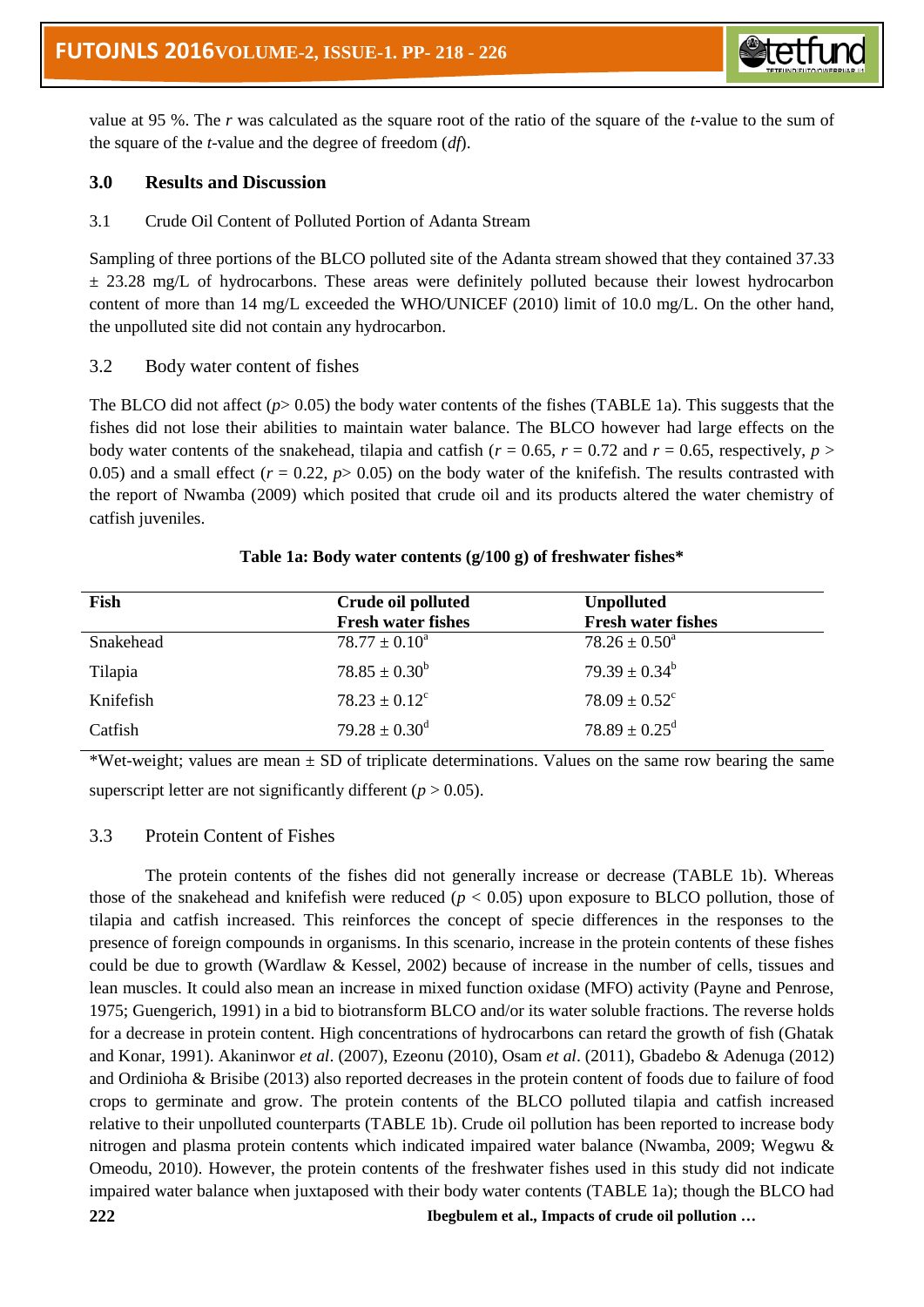

large effects on some of their body water contents. This seems to suggest that increase in body or plasma protein content does not necessarily indicate impaired water chemistry that may pre-dispose the fish to stress and disease.

| Fish      | Crude oil polluted<br><b>Fresh water fishes</b> | <b>Unpolluted</b><br><b>Fresh water fishes</b> |
|-----------|-------------------------------------------------|------------------------------------------------|
| Snakehead | $12.58 \pm 0.06^a$                              | $15.15 \pm 0.11^{\rm b}$                       |
| Tilapia   | $11.72 \pm 0.03^{\circ}$                        | $10.45 \pm 0.01^d$                             |
| Knifefish | $13.26 \pm 0.07^e$                              | $17.24 \pm 0.02^{\mathrm{f}}$                  |
| Catfish   | $11.66 \pm 0.02$ <sup>g</sup>                   | $11.24 \pm 0.08^{\rm h}$                       |

## **Table 1b: Protein contents (g/100 g) of freshwater fishes\***

\*Wet-weight; values are mean  $\pm$  SD of triplicate determinations. Values on the same row bearing different superscript letters are significantly different ( $p < 0.05$ ).

# 3.4 Glycogen Content of Fishes

The BLCO reduced the glycogen contents of snakehead, tilapia and catfish (Table 1c). Body glycogen reserves are normally depleted under stressful conditions. (Harris, 2006). Curiously, the glycogen contents of the knifefish were higher ( $p < 0.05$ ) than their unpolluted counterparts. This seemed to suggest that though the protein content of the knifefish was low, it was not put under stress by the crude oil. The mostly lower glycogen contents of the BLCO affected fishes may be due to their proportionately higher lipid and ash contents as reported by Khan *et al*. (1987), Ibegbulem *et al*. (2006), Ezeonu (2010) and Osam *et al*. (2011).

# **Table 1c: Glycogen contents (g/100 g) of freshwater fishes\***

| Fish      | Crude oil polluted<br><b>Fresh water fishes</b> | <b>Unpolluted</b><br><b>Fresh water fishes</b> |
|-----------|-------------------------------------------------|------------------------------------------------|
| Snakehead | $3.01 \pm 0.03^{\circ}$                         | $3.38 \pm 0.05^{\rm b}$                        |
| Tilapia   | $3.96 \pm 0.05^{\circ}$                         | $6.11 \pm 0.07^d$                              |
| Knifefish | $4.56 \pm 0.04^{\rm m}$                         | $2.38 \pm 0.07$ <sup>n</sup>                   |
| Catfish   | $3.35 \pm 0.10^8$                               | $5.76 \pm 0.08^{\rm h}$                        |

\*Wet-weight; values are mean  $\pm$  SD of triplicate determinations. Values on the same row bearing different superscript letters are significantly different ( $p < 0.05$ ).

## 3.5 Derivable Energy from Protein and Glycogen Contents of Fishes

**223 Ibegbulem et al., Impacts of crude oil pollution …** The derivable energy from the proteins and glycogens were lower ( $p < 0.05$ ) in the BLCO polluted fishes (Table 2a). These seemed to suggest that the BLCO depleted the derivable energy stocks of fishes by depleting mainly their glycogen contents (Table 1c). Organisms that are under stress are known to expend much of the glycogen stocks as they mobilise such for energy purposes (Harris, 2006). The lipid contents of the fishes were left out while calculating the derivable metabolic water because of the difficulty in separating the hydrocarbon from BLCO from their total body hydrocarbon. The polluted fishes may have had higher lipid contents due to the increase in liver lipids (Khan *et al*., 1987), and/or induction MFO activity and synthesis of MFO cofactors, like phosphatidylcholine and phosphatidylethanolamine (Guengerich, 1991). The degree of induction reliably follows the concentration of the crude oil in water (Payne and Penrose,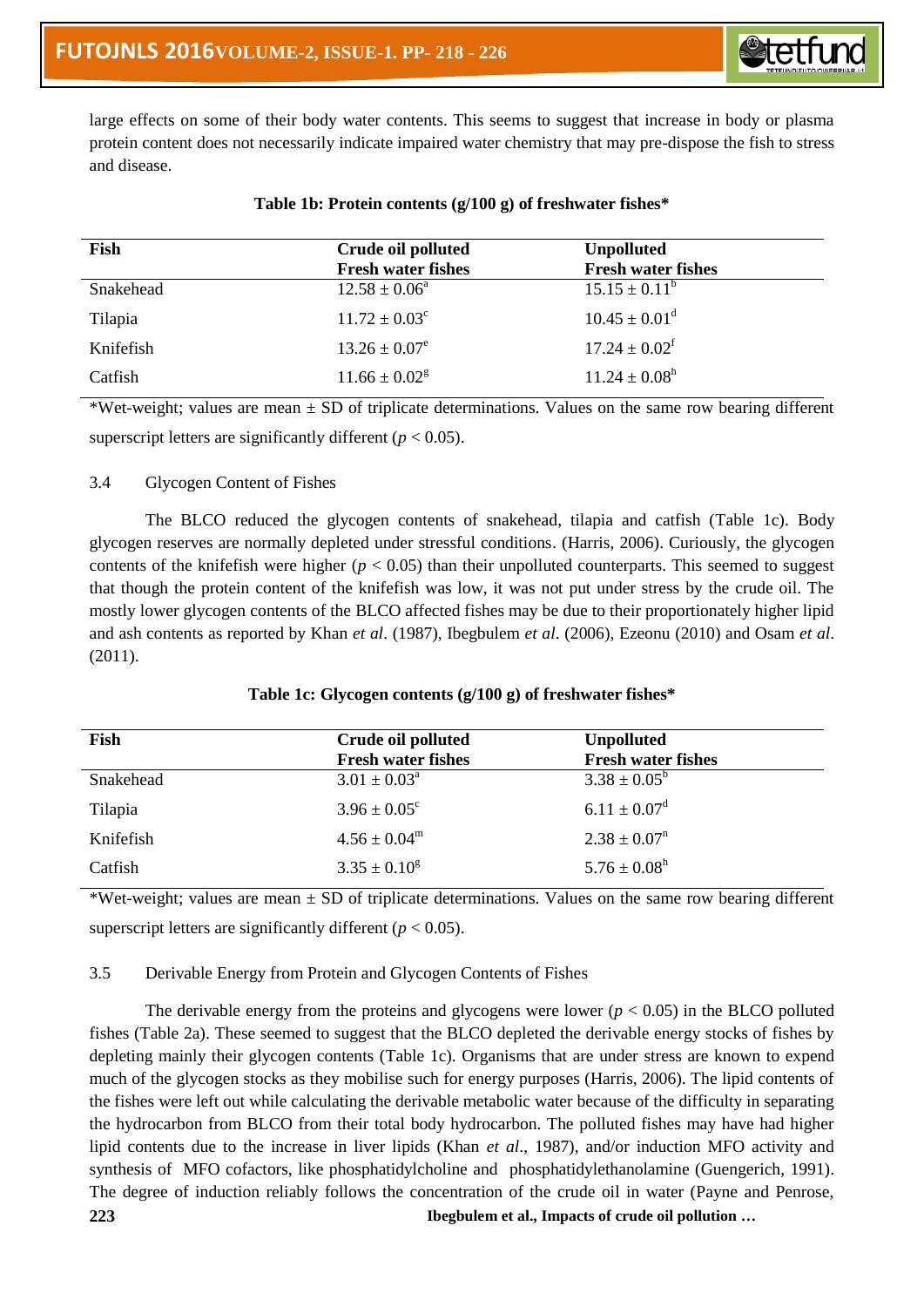

1975; Walton *et al*., 1978). The impact of BLCO spillage has been reported to vary in four different species of fishes; concentrations followed the trend *Ictalurus* sp*.* (catfish) < *Pseudotolithu s*sp. (croakers) < *Clarias* sp*.* (mudfish) < *Cichlidae* sp. (tilapia) according to surface area covered with the crude oil (Olajide *et al*., 2009). Onyeike *et al*. (2000) and Ibegbulem *et al*. (2006) reported that fishes that are free-range in nature and live or presumably re-enter such crude oil polluted environment have their ash and lipid contents increased unlike their free-range counterparts that were fished from the unpolluted sections of the same stream.

|  |  |  | Table 2a: Derivable energy (kcal/100 g) from protein and glycogen contents of freshwater fishes* |
|--|--|--|--------------------------------------------------------------------------------------------------|
|--|--|--|--------------------------------------------------------------------------------------------------|

| Fish      | Crude oil polluted<br><b>Fresh water fishes</b> | <b>Unpolluted</b><br><b>Fresh water fishes</b> |
|-----------|-------------------------------------------------|------------------------------------------------|
| Snakehead | $62.36 \pm 0.09^{\circ}$                        | $74.12 \pm 0.10^b$                             |
| Tilapia   | $65.72 \pm 0.02^{\circ}$                        | $66.24 \pm 0.05^{\rm d}$                       |
| Knifefish | $71.28 \pm 0.03$ <sup>f</sup>                   | $78.48 \pm 0.07$ <sup>g</sup>                  |
| Catfish   | $60.04 \pm 0.07^{\rm m}$                        | $68.00 \pm 0.10$ <sup>n</sup>                  |

\*Calculated from Tables 1b and 1c; values are mean ± SD of triplicate determinations. Values on the same row bearing different superscript letters are significantly different  $(p < 0.05)$ .

## 3.6 Derivable Metabolic Water from Protein and Glycogen Contents of Fishes

Higher metabolic water can be derived from the unpolluted fishes (Table 2b). The lipid contents of the fishes were not used in calculating the volume of metabolic water derivable from the fishes because of the reasons stated earlier in the preceding paragraph. We did not also include the 3.0 g  $H_2O/g$  glycogen released from storage site when glycogen is released for oxidation (Mellanby, 1942; Klaassein, 1996) because we did not intend to have the glycogen metabolised in the fishes but in their consumers. Even if the water molecules derived from the release of glycogen *in vivo* was added, the derivable metabolic water pattern would have remained the same.

| fishes*   |                                                 |                                                |  |
|-----------|-------------------------------------------------|------------------------------------------------|--|
| Fish      | Crude oil polluted<br><b>Fresh water fishes</b> | <b>Unpolluted</b><br><b>Fresh water fishes</b> |  |
| Snakehead | $6.86 \pm 0.07^{\text{a}}$                      | $8.12 \pm 0.05^{\rm b}$                        |  |
| Tilapia   | $7.02 \pm 0.03^{\text{a}}$                      | $7.69 \pm 0.01^b$                              |  |
| Knifefish | $7.99 \pm 0.09^{\rm a}$                         | $8.43 \pm 0.03^b$                              |  |

## **Table 2b: Derivable metabolic water (g/100 g) from protein and glycogen contents of freshwater**

\*Calculated from Tables 1b and 1c; values are mean  $\pm$  SD of triplicate determinations. Values on the same row bearing different superscript letters are significantly different ( $p < 0.05$ ).

## **4.0 Conclusion**

Catfish 6.67  $\pm 0.05^{\text{a}}$ 

Pollution of the Adanta-Isiokpo freshwater stream by Bonny-Light crude oil reduced the amounts of energy and metabolic water that can be derived from the protein and glycogen contents of the freshwater fishes. However, such pollution did not affect the total body water content of the fishes.

 $7.81 \pm 0.07^b$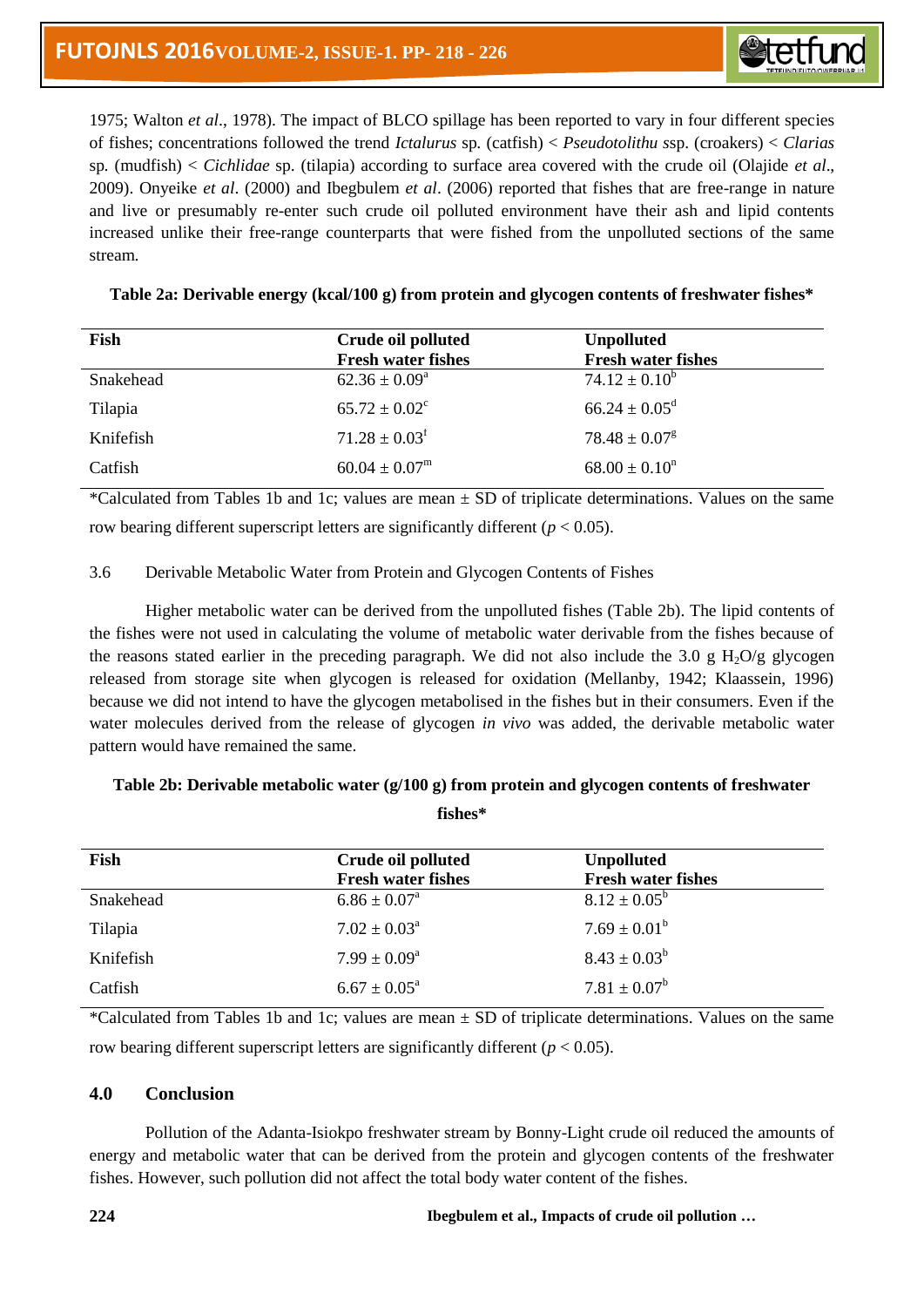

## **References**

- Akaninwor, J.O., Ayeleso, A.O.& Monago, C.C. (2007). Effect of different concentrations of crude oil (Bonny Light) on major food reserves in guinea corn during germination and growth. *Scientific Research and Essay, 2* (4), 127-131.
- Akaninwor, J.O., Okeke, E.A. & Ayalogu, E. O. (2006): Effect of diets contaminated with crude petroleum products (Bonny light and Forcados) on the haematological parameters of Wistar albino rats. *Journal of Nigerian Environmental Society*, *3* (3); 160-166.
- Allen, S.E., Parinso, J.A. & Quarmry, C. (1996). *Chemical Analysis of Ecological Materials*. Oxford: Blackwell.
- AOAC (2006). *Official Methods of Analysis*, 18th edition. Washington DC: Association of Official Analytical Chemists.
- APHA (1985). *Standard Methods for Examination of Water and Wastewater*, 5th edition. Washington DC: American Public Health Association.
- Beattie, D.S. (2006). Bioenergetics and oxidative metabolism. In: (T.M. Devlin, ed.) *Textbook of Biochemistry with Clinical Correlations*, 6th edition. New Jersey, NJ: Wiley-Liss.
- Broeg, K., Zander, S., Diamant, A., Körtling, W., Krüner, G., Paperna, I. & von Westernhagen, H. (1999). The use of fish metabolic, pathological and parasitological indices in pollution monitoring. *Helgoland Marine Research, 53* (3-4); 171-194.
- Burns, K.A. & Teal, J.M. (1973). Hydrocarbons in the pelagic *Sagassum* community. *Deep Sea Research, 20*, 207-211.
- Codex Alimentarius (2001). *Codex guidelines on nutrition labelling CAC/GL 2-1985*. Codex Alimentarius Commission, Joint FAO/WHO Food Standards Programme. Rome: Food and Agricultural Organization of the United Nations/World Health Organization.
- Cunningham, W.P., Cunningham, M.A. & Saigo, B. (2005).*Environmental Science: A Global Concern*, 8th edition. Boston: McGraw-Hill.
- Ezeonu, C.S. (2010). Impact of soluble metal salts and crude oil contaminants on water retention capacity of soil and protein contents of *Zea mays*. *Electronic Journal of Environmental, Agricultural and Food Chemistry, 9* (5), 885-891.
- FAO (2003). *Food Energy-Methods of Analysis and Conversion Factors*. Food and Nutrition Paper 77.Rome: Food and Agricultural Organization of the United Nations.
- Field, A. (2005). Calculating the effect size. In: *Discovering Statistics Using SPSS*, 2nd edition. London: SAGE Publications Ltd.
- Gbadebo, A.M. & Adenuga, M.D. (2012). Effect of crude oil on the emergence and growth of cowpea in two contrasting soil types from Abeokuta, Southwestern Nigeria. *Asian Journal of Applied Science, 5*, 232-239.
- George, U.U., Urom, S.E. & Etanketuk, N. (2014). Acute toxic effect of Qua Iboe light crude oil on the gills of *Clariasgariepinus juveniles*. *International Journal of Environment and Pollution Research, 2* (2), 16-30.
- Ghatak, O.B. & Konar, S.K. (1991).Chronic effects of mixture of pesticide, heavy metals, detergents and petroleum hydrocarbon in various combinations of fish. *Environmental Ecology, 9*, 829-836.
- Guengerich, F.P. (1991). Reactions and significance of cytochrome P-450 enzymes. *Journal of Biological Chemistry 266;* 10019.
- Harris, R.A. (2006). Carbohydrate metabolism I: major metabolic pathways and their control. In T.M. Devlin (Ed) *Textbook of Biochemistry with Clinical Correlations*, 6th edition. (pp. 581-658) New Jersey, NJ: Wiley-Liss.
- Ibegbulem, C.O. (1997). *Nutritional evaluation of some crude oil polluted freshwater* (Unpublished Master of Science Thesis). University of Port Harcourt, Port Harcourt, Nigeria.
- Ibegbulem, C.O., Ayalogu, E.O. & Onyeike, E.N. (2006). Effect of consuming fish caught from crude oilcontaminated freshwater on the relative organ weights and carcass lipid levels of rats. *Bio-Research, 4* (1), 63-66.
- Khan, S., Irfan, M. & Rahimtula, A.D. (1987). The hepatotoxic potential of a Prudhoe Bay crude oil: Effect on mouse liver weight and composition. *Toxicology, 46* (1); 95-100.
- Klaassein, M. (1996). Metabolic constraints on long-distance migration in birds. *Journal of Experimental Biology, 199*, 57-64.